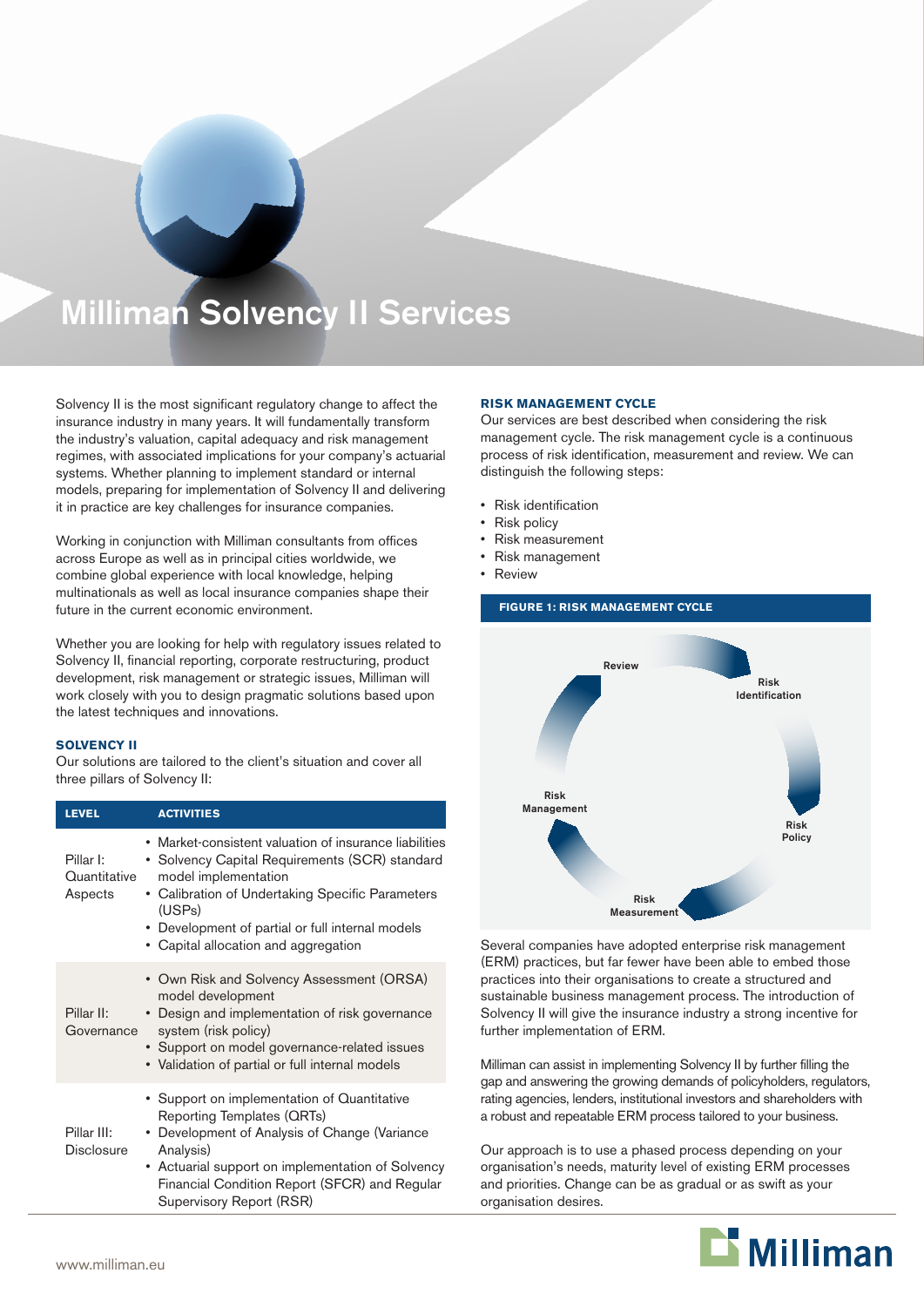The services Milliman provides related to the risk management cycle are described below.

#### **RISK IDENTIFICATION**

A risk assessment is used to identify risks. Through the identification process it can be determined which risks should be distinguished and included in the risk management framework. Categorising risks on expected frequency (what is the likelihood of the risk occurring) and the impact (what is the size of the risk) can help to determine the materiality of each risk.

Milliman can support clients in this process and help to identify risks which can be included in a quantitative capital model.

#### **RISK POLICY**

Not only will all insurance companies be faced with different capital requirements than they were used to under Solvency I, but they will also be faced with the dynamics of how these capital requirements will change from one reporting period to the other. At all times, insurance companies will need to have sufficient capital to cover the Solvency Capital Requirement (SCR). This SCR is heavily influenced by fluctuations in the financial markets, as well as by changes in the insurance portfolio. This change in dynamics requires insurance companies to align their strategy with the new environment.

Given these dynamics, risk policies are a key element in the governance around risk management. Risk policies relate to the design and implementation of the risk governance system, including:

- • Risk definitions, taxonomy, organisation and management cycle
- • Definition of risk appetite
- • Allocation of the risk capital to different risk areas (risk budgeting)
- Training staff to create understanding and enable them to fulfil their tasks

#### **RISK MEASUREMENT**

Risk measurement covers all quantitative and qualitative elements in measuring and managing risks. This relates to both periodical reporting requirements (such as the balance sheet and SCR under Solvency II) as well as ad hoc analysis in measuring risk of, for example, an Own Risk and Solvency Assessment (ORSA) report related to a specific event.

Services Milliman provides as part of the risk measurement include:

- • Develop and build valuation models for the economic balance sheet
- Develop models for the quantification of the different risks (underwriting, financial, operational, strategic) both for standard and (partial) internal models
- Models for the projection of future economic balance sheets and required capital for asset-liability management (ALM) and ORSA
- • Implement quarterly and annual reports related to elements such as the economic balance sheet and the SCR
- • Execute sensitivity tests and judgment on the model results in relation to the available capital and the SCR
- • Develop and implement an ORSA process including internal and external reporting requirements

# Valuation of insurance liabilities

Valuation of insurance liabilities on a market-consistent basis is only one of the many challenges posed by Solvency II, MCEV and IFRS 4 Phase II. In this increasingly complex environment, Milliman consultants follow every development closely, analyse the changes and determine the impact for the industry. This information enables us to help insurance companies define their pricing strategies, investment policy and primary valuation basis. Our consultants have extensive experience in using the most commonly used software tools for the valuation of all types of insurance liabilities.

# SCR standard or (partial) internal model implementation

We assist insurance companies in developing and implementing new capital models to comply with Solvency II requirements. Our consultants work with insurers to build solvency capital models to comply with the Solvency II requirements either from scratch or by modifying existing systems. These models can consist of purely applying the standard formula or building a full internal model.

A typical step in the development of capital models will be the gradual development from purely applying the standard formula towards a partial or full internal model. Alternative modelling approaches for specific risks could initially be done for the ORSA and/or the risk appetite without directly using such methods as a (partial) internal model. However, these alternative modelling approaches typically form an ideal starting point in the development towards a (partial) internal model.

In the development of capital models, Milliman can help by using either the client's software of choice or our own proprietary software tools such as MG-ALFA®, MG-Hedge®, ReservePro® and Reserve Variability Model™ (RVM).

We use a structured approach for the development and implementation of models. As part of model development, we can provide comprehensive training for clients' actuarial staff so that they can fully utilise the new systems.

All steps of the development of the models will be documented adequately and will meet the documentation requirements of Solvency II. The documentation will comprise elements including methodology papers, model requirement documentation, model design, process flows, data definitions, test documentation and user manuals.

# Asset-liability management

We advise our clients on how to use risk models in their strategic decision making. We help clients to analyse and select strategies given a predefined risk budget—taking into account the companies' short-term risks in combination with the long-term goals.

Our approach includes an assessment of all exposure to risks and analysis of the impact of these risks on possible (economic) scenarios, strategic decisions, future expected returns, balance sheets and capital requirements. In these analyses, compliance with regulatory demands is considered as a necessary restraint. By introducing (dynamic) risk budgets for all risk categories, our clients are able to strategically optimise risk and return measures.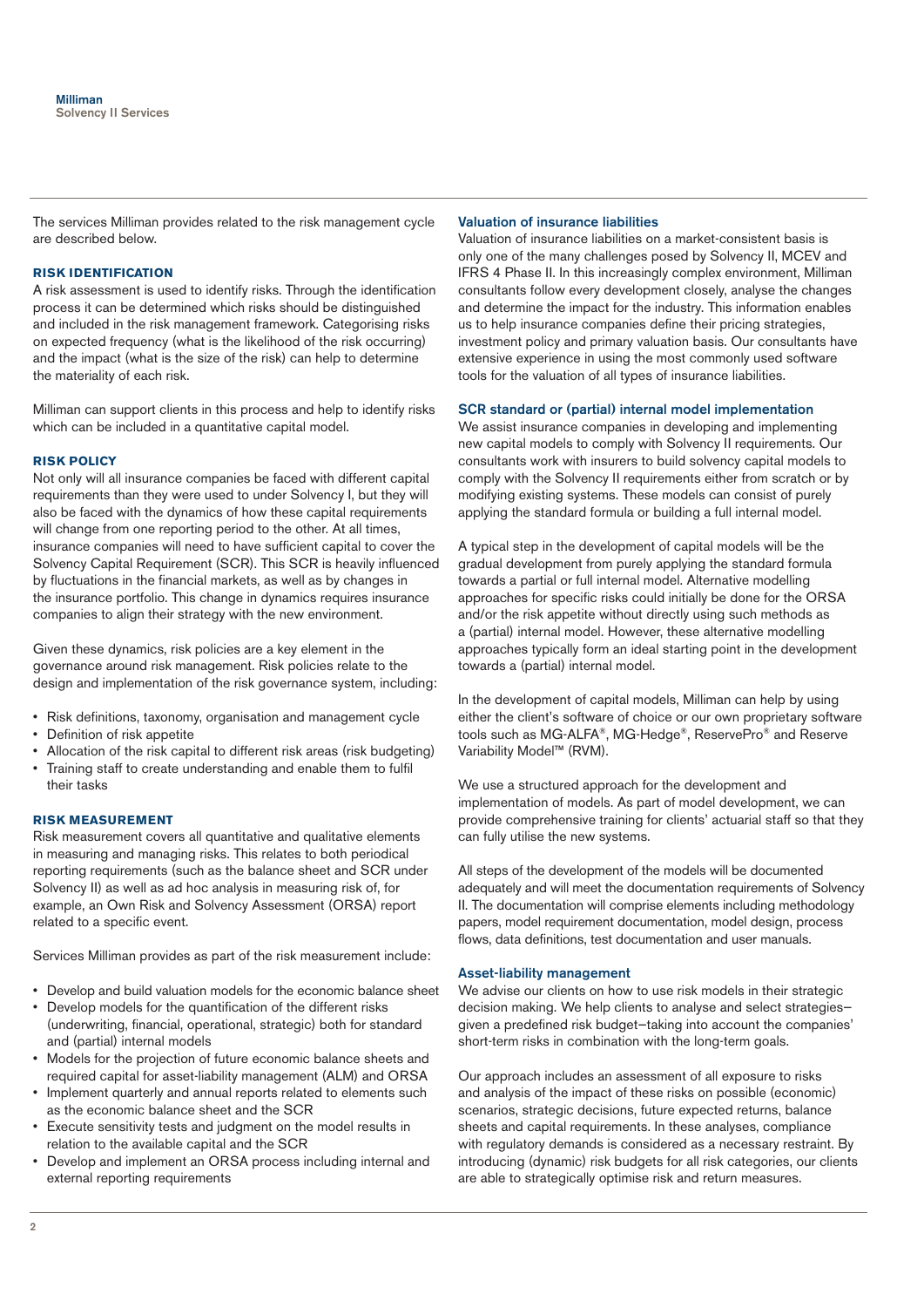We advise clients on all of the major vehicles for reducing risk and improving return in an ALM context, including reinsurance, securitisation, asset allocation, structuring hedge portfolios and strategic acquisition or divestment.

#### Own Risk and Solvency Assessment

Milliman can help in the development of an ORSA model in order to assess and manage risks on a prospective basis in line with the undertaking's strategy and its risk appetite. An ORSA process can be viewed as an ongoing process following the steps of the risk management cycle.

#### **RISK MANAGEMENT**

As part of risk management, we cover managing and monitoring risks in light of the risk appetite and risk policies. This includes:

- • Management actions to control risks, i.e., investment, reinsurance, underwriting and profit-sharing policies
- Risk management reporting to monitor risks on closing date and over the forecast period. This includes the RSR, SFCR and ORSA report

Milliman can help with defining the required management actions, setting up a risk management reporting framework and providing support in implementing a risk dashboard.

#### Risk reporting

Milliman assists insurance companies in the broad range of activities around annual or quarterly reporting. Besides assisting insurance companies in the reporting process and defining the required reports, we also have the expertise and infrastructure available for companies that wish to outsource their actuarial activities.

#### Investment consulting

Milliman is one of the global leading independent investment consulting firms, backed by our consultants' proven expertise and Milliman's highly regarded proprietary analytical and modelling tools. Our full menu of services within the investment cycle helps organisations to develop a strategic or tactical investment policy



including the use of advanced asset liability models, investment managers selection and performance result evaluation. Milliman delivers unbiased guidance for investment programs to help meet your or your clients' goals.

#### Risk management execution and monitoring

Milliman provides tailored financial risk management services to institutional clients worldwide. Our financial risk management services help clients control key financial risks, including interest rate, inflation, credit and equity market risks. Milliman offers a wide range of services, from delegation of liability hedging and overlay implementation to complete solvency management solutions.

Milliman is a market leader in risk management for insurance companies. We combine our knowledge of the insurance industry with our extensive experience in executing and managing derivatives. Our main aim is to help our clients control financial risks so that they can achieve their financial objectives.

Our implementation service includes design, execution, negotiation of ISDA documentation and credit support annexes, collateral management and administration. In addition, Milliman's experience and scale in counterparty selection, derivatives execution, operations support, performance attribution and managing counterparty risk ensures a cost-efficient implementation of strategies.

# **MODEL IMPLEMENTATION**

We use a structured approach for the development and implementation of models in which we distinguish the following five phases:

*Analysis: In this phase, the requirements of Solvency II, the insurance products, risks and other relevant information are analysed and described in model requirements.*

*Design: Based on the model requirements, it will be possible to design the models both from a technical and functional point of view.*

*Build: This is the phase in which the models will actually be developed. Based on the requirements and the design, the calculation and reporting engines will be built. The models will be built using a prototyping phase followed by final construction. Commonly, the models for the technical provisions will be built per product group.*

*Testing: The testing will be done from a technical and functional point of view. The technical test will examine the robustness and quality of the systems and models. The functional tests will assess the correctness of the models. The models will be tested using pre-defined test cases and test criteria.*

*Implementation: In the implementation and integration phase the models are embedded in the regular processes and handed over for production. The models, hardware and software need to be in place to function correctly in all different scenarios. The model users will be trained to use the model and will receive the user manuals.*